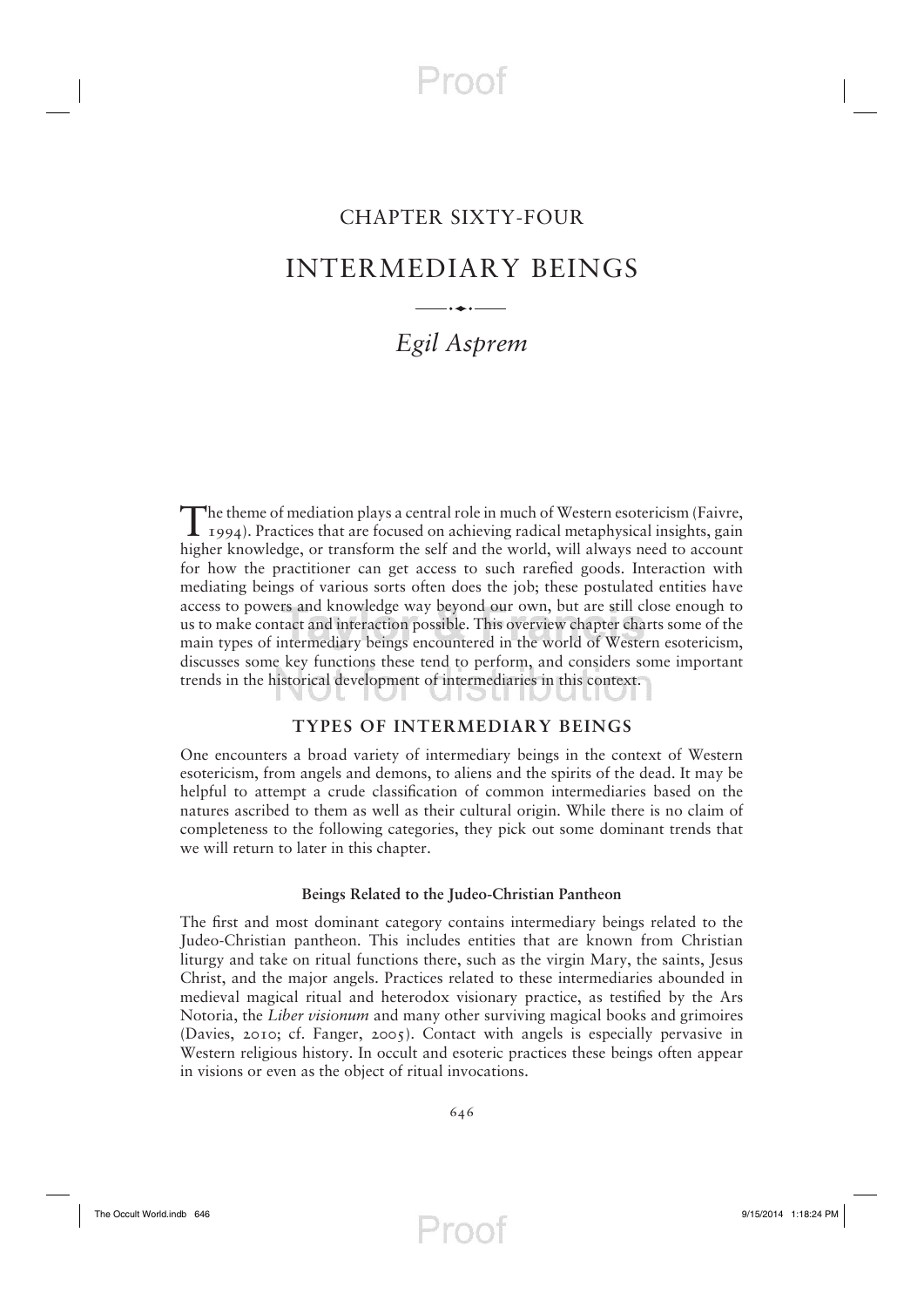#### *–* chapter 64: *Intermediary Beings –*

But this class of 'Judeo-Christian' intermediaries does not limit itself to specific entities named by the liturgy, the biblical texts or commentaries, nor for that matter to intermediaries that are on the side of Heaven. The esoteric interaction with intermediaries is much too creative to be limited by canonical texts and established meanings; thus, we also include in this category the numerous angelic and demonic beings that theologians will never have heard of, and which, for that precise reason, have tended to be viewed with suspicion. In esoteric practice, all these subtypes may occur together, as excellently illustrated by John Dee's famous angel conversations of the late sixteenth century (Harkness, 1999). Here, known archangels such as Michael appear in the crystal ball alongside very idiosyncratic beings with names like Madimi, Ave, and Nalvage. At one point during the conversations, Jesus Christ himself appears to convince the magician in a particularly controversial issue. The angels, furthermore, instruct on ways to contact an enormous array of other spirit beings, some of them demons.

Besides the Christian liturgy and the innovation of individual practitioners, a major source of these mediators, as well as some of the practices surrounding them, is found in Jewish mysticism. With the spread of kabbalistic literature in Europe following the interest in it by Christian humanist scholars and the invention of printing, an enormous world of angelic and demonic mediators was opened up.

#### **Cosmological Intermediaries**

For lack of a better terminology, a second category of note can be referred to as cosmological intermediaries. This term is meant to designate a broad class of intermediary beings that have been postulated, theorized, and mapped in a number of philosophical and theological contexts since antiquity, most notably in neoplatonic philosophy (especially Iamblichus and Proclus), the *Chaldean Oracles* (second century), the *Hermetica* (second–third centuries), and in gnosticism. There is a degree of overlap with the previous category, especially through the influence that the neoplatonic cosmologies have had on hierarchical angelologies and demonologies through for example, Pseudo-Dionysius the Areopagite. The point about this category is however not only to identify a cultural pedigree separate from the Judeo-Christian one, but to pinpoint the centrality of intermediary spirits that are connected with cosmological functions. The seven Gnostic Archons were, for example, involved with the creation of the physical world, and connected to the seven classical planets. In the sixteenth century, Cornelius Agrippa gives the names, seals, and correspondences of both the (malevolent) spirits and (benevolent) intelligences that rule the planets. There are spirits that rule specific times, from hours and days to years and entire ages (see for example, Johannes Trithemius), and there are spirits connected to geographical regions of the earth. There are also spirits of the elements; the most influential arrangement of these come from Paracelsus, who talks of gnomes (earth), salamanders (fires), sylphs (air), and undines (water). All of these entities become available for evocation, conversation, and manipulation through ritual practices.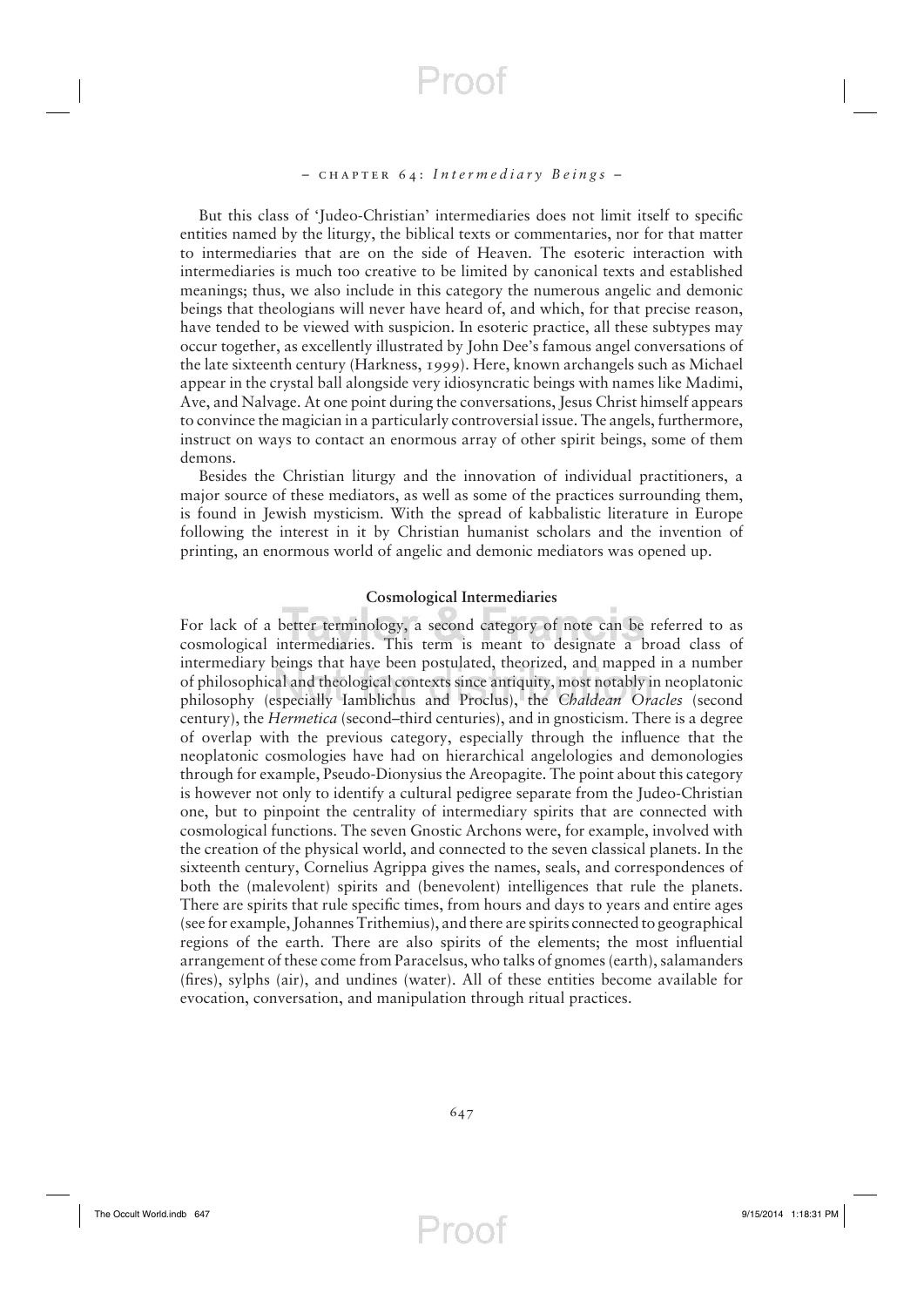#### *– Egil Asprem –*

#### **Initiated Humans**

A third category of intermediary beings that has become very common in modern esotericism takes us somewhat closer to home: other human beings who have become initiated, transformed, or otherwise had their status elevated to such a degree that they can take the role of intermediaries for others. There is a key focus here on concepts such as initiation, personal transmutation, and apotheosis. From the perspective of comparative religion, this is not an uncommon category of intermediaries; we may, for example, think of the doctrines and practices associated with Bodhisattvas in Buddhism. In the West, something comparable only appears to have developed quite late, and primarily in the context of Western esotericism and the mythology of secret societies. In the seventeenth century, the Rosicrucian manifestos popularized the idea of a secret brotherhood of adepts working silently to perform benevolent acts to the transformation of the world and the salvation of humanity. In the developing mythology, these adepts would have acquired superhuman powers and possibly even immortality. The appeal to mysterious 'secret chiefs' became a central feature of the new institutional formations of the nineteenth century occult revival, often trading heavily on the Rosicrucian mythology (see e.g. Bogdan, 2007). The Hermetic Order of the Golden Dawn claimed to have been instigated by mysterious Rosicrucian adepts in Germany, while the Theosophical Society depended on contact with hidden masters in Tibet. In the twentieth century, the various splinters from Theosophy and the Golden Dawn have taken this mythology in new directions that radicalize the otherness of these adepts, chiefs, or masters. The masters are not only hidden in the sense of being in secret locations, but also disembodied or ascended to higher spheres of existence – from which they may still communicate with the chosen this-worldly adepts who know how to dial.

#### **The Dead as Intermediaries**

On a global scale, the spirits of the dead are among the most pervasive types of intermediary beings there are (Poo, ed., 2009). Ancestral spirits are at the center of religious praxis around the world, and non-institutionalized, improvised beliefs and practices concerning the dead (whether friendly or hostile) are abundant in mythology, literature, and folklore. When it comes to Western esotericism, the spirits of the dead have taken a special position as mediators of religious knowledge in the currents associated with Spiritualism. Emmanuel Swedenborg opened the door to a more central theological role of dead spirits through his view that the angels and demons have themselves developed from human spirits, creating a continuity between ghosts and higher or lower mediators. Swedenborgian Christianity was an important influence on the development of spiritualist theology in the nineteenth century, as seen for example in the work of Andrew Jackson Davis. A different theological direction was taken by French spiritualist Allan Kardec, who combined spiritualist practice with (among other things) a doctrine of metempsychosis (cf. Monroe, 2008). Common for all the theologizing trends in spiritualism, however, is that the communication with the dead through mediums become something more than just an attempt to meet once again with lost loved ones: the spirits become full-blown mediators of higher knowledge about religious truths, and especially about the afterworld and the nature of the human soul.

648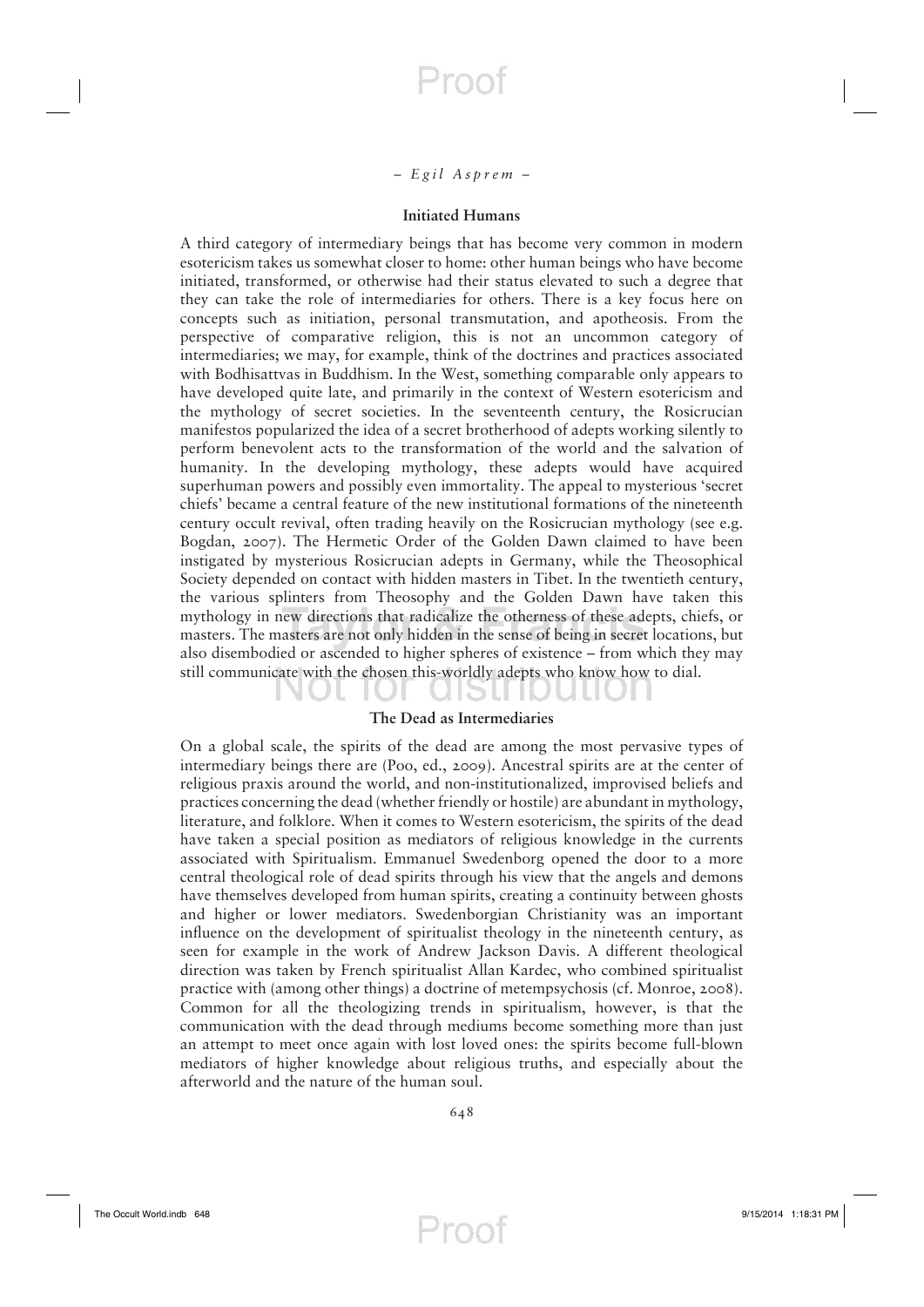#### *–* chapter 64: *Intermediary Beings –*

#### **Pagan Intermediaries**

With the emergence of neopaganism in the twentieth century, the gods, heroes, and spirits of pre-Christian mythology have come alive again as viable intermediary beings. Not only are the gods of various pantheons (e.g. Greek, Roman, Norse) available for worship, but they can also be communicated with, and prayed to for help with specific problems. Moreover, with an increased valorization of 'pagan' belief systems, various nature spirits and magical beings such as gnomes, elves, and fairies become available and relevant once more as well.

#### **Aliens**

Extraterrestrial intelligences have become increasingly popular as intermediary beings. While UFO sightings, bedside visitations and alien abduction stories have had a broad cultural impact since Roswell, the aliens portrayed through the contactee movement in the late 1940s and 1950s have been particularly influential on their role as intermediary beings in esoteric contexts. The message from the 'Space Brothers' of global peace, nuclear disarmament, and universal brotherhood – coupled with warnings of impending doom, and a conspiracy to keep their wisdom hidden – have continued to funnel through the channellers of the New Age movement (cf. Hanegraaff 1996). But the cultural script of aliens is also available to other modes of experience and to different kinds of messages; thus, we find the alien as intermediary being in several other movements, from Kenneth Grant's Typhonian OTO to full-blown UFO religions such as Heaven's Gate or the Raelians.

### **Fiction-based Intermediaries**

A final type of intermediaries that could be distinguished due to the specific cultural creativity that they signify are the beings that have been culled from explicit works of fiction, whether literature, film, comics or television (cf. Davidsen, 2013). While there is nothing new in works intended as fiction influencing religious thought and practice (think of Dante or John Milton), they have usually been successful in doing so by creatively elaborating on and visualizing the dominant established worldview. In more recent times we see works of fiction that portray a wholly alternative worldview getting adopted as prescriptive texts for practice. Thus, in terms of intermediaries, we find occultists incorporating Tolkien's mythology of Middle Earth, performing rituals to contact the Valar, or gods of Middle Earth (Davidsen, 2012). One of the most influential fictitious worldviews to have exerted influence on occult practice is H. P, Lovecraft's cthulhu mythos. The 'Great Old Ones' are invoked by real-life 'cultists,' mostly of a chaos magical and Left-Hand Path orientation. Rituals for working with Lovecraftian entities were published with *The Satanic Rituals* (1972), written by Michael Aquino, the founder of the Temple of Set. Several versions of the fictitious grimoire *Necronomicon* have since appeared in print (Harms and Gonce, 2003).

Proot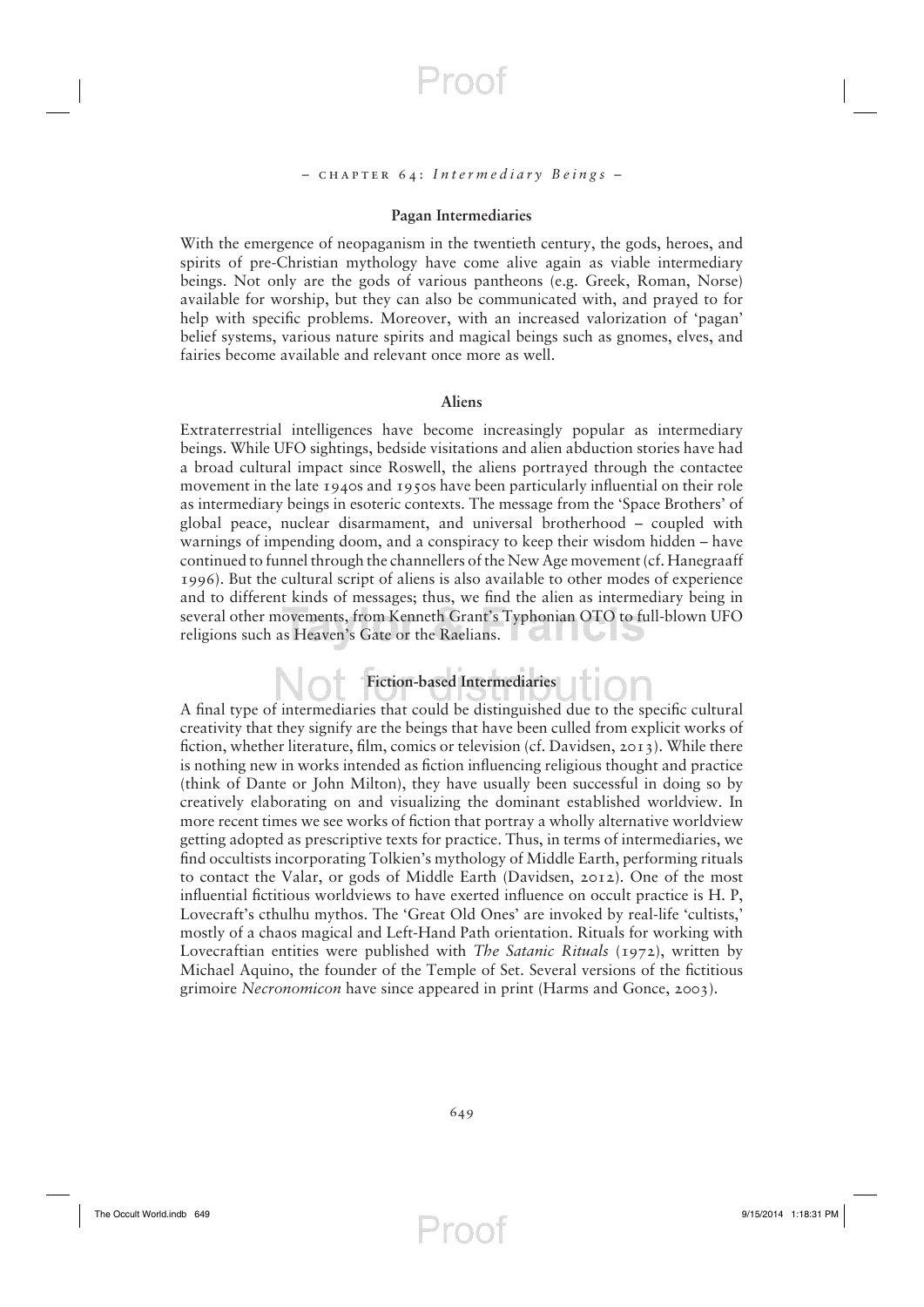Proot

#### **THE FUNCTIONS OF INTERMEDIARY BEINGS**

What are all these intermediary beings good for? What do the mediators mediate? In this section I will discuss four distinguishable roles that contact with intermediary beings takes in esoteric practices: the mediation of knowledge, transformation, power/agency, and authority. The first three of these are goals that practitioners themselves would recognize and even consciously intend with their practice. The final function is a crucial effect that emerges on the social level, whether consciously intended or not.

#### **Knowledge**

Much esoteric practice is concerned with achieving higher forms of knowledge (von Stuckrad, 2005). Contact with intermediary beings is one of the primary routes that practitioners take to this end. Intermediary beings may appear in revelatory visions, such as the Poimandres figure in the *Corpus Hermeticum*. But there are also techniques for manipulating the intermediary beings to bestow knowledge on the practitioner. The medieval Ars Notoria tradition is focused on this practice, providing a magical shortcut to proficiency in the liberal arts by petitioning the angels. Grimoires dealing with the evocation of demons also frequently list the acquisition of knowledge and secrets as something the infernal servants could help with. A prototypical example of an esoteric quest for higher knowledge through intermediary beings is once again found in John Dee. Together with his scryers (notably Edward Kelly), Dee called on the angels to give knowledge of religious and cosmic mysteries, from metaphysical insights about the constitution of the cosmos, to eschatological insights on the end of the world and the salvation of humankind. It is notable that Dee, primarily a natural philosopher and a mathematician, turned to this course of action at a point when he felt all his intellectual efforts had been exhausted (Harkness, 1999). In the 'spiritual diaries,' where Dee meticulously kept track of the conversations with angels, the heavenly mediators take the form of schoolteachers, giving lessons on specific topics and answering questions from the student thirsting for knowledge.

#### **Transformation**

The quest for higher knowledge often bleeds into a more soteriological goal of personal transformation. This is in line with the notion of *gnosis* as a type of knowledge that is not merely 'higher' in terms of its superior content, but which possesses the power to transform the knower and set her free. Thus, the contact with intermediary beings in Western esotericism is often connected with a combined goal of achieving higher knowledge and achieving *salvation* through a personal transformation brought about by this knowledge. There is an emphasis on this in the theurgic traditions emanating from neoplatonists such as Iamblichus and Proclus, and resurfacing in the neoplatonic interests of the Renaissance humanists. In later periods, the focus has been retained and reinvented in light of changing intellectual contexts, including the turn to psychological understandings of the self.

In modern occultism, the goal of personal transformation is absolutely central to ritual practice. From the Golden Dawn onwards, magical ceremonies aimed at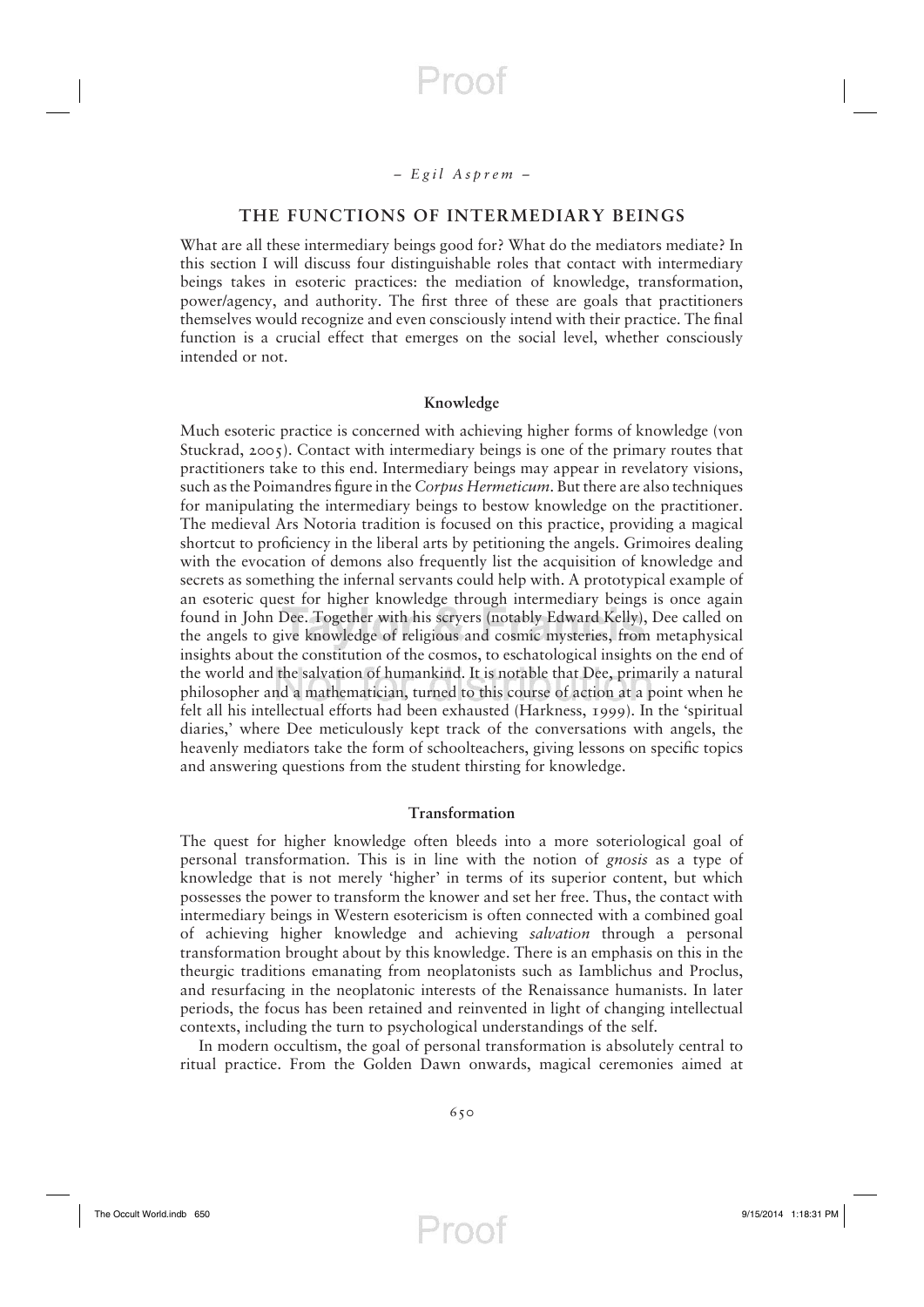#### *–* chapter 64: *Intermediary Beings –*

summoning and communicating with entities are typically understood within a broader theurgic framework where the ultimate goal is the transformation of the practitioner's self (cf. Asprem, forthcoming). In jargon stemming from the Golden Dawn and later developed in for example,. the Thelemic context, this is expressed above all as achieving contact and communication with one's Higher Self, sometimes externalized into an entity known as the Holy Guardian Angel. This intermediary being is similar to the tutelary spirits of Greek antiquity, the personal *daimon* that, according to Plato, is assigned to each one of us before birth, and guides us through our earthly incarnation. Ritual practice in modern occult ritual magic is often bent on contacting this spirit directly and establishing a line of communication that will have a transformative effect on the practitioner's life.

#### **Power/Agency**

Intermediary beings may not only be the harbingers of knowledge and transformation, but may also bestow great power on the practitioner. In the class of ritual practices commonly classified as 'magic,, the focus is often on having intermediary beings do things in the world for the practitioners, thus extending the magician's agency through that of the intermediary (cf. Sørensen, 2006). The evocation of demons through grimoires such as the Goetia exemplifies this: while the acquisition of knowledge may be a goal of such operations, the focus is often on having the demon perform tasks that are beneficent to the ritualist. They may also confer novel powers upon the magician, such as the power of invisibility, transportation to distant lands, or flying. In some of the occult lodges of the nineteenth and twentieth century, the power of intermediaries may also be exploited for the entire group itself, or for achieving goals that are much grander than those of an individual person. Thus, in the Ordo Templi Orientis – itself not primarily a magical group – the higher initiates are instructed to use magical techniques that involve intermediary spirits in order to strengthen the order itself and boost its mission to spread the Law of Thelema to society (cf. Asprem, forthcoming).

#### **Authority**

Intermediary beings have often played a role in the creation of new schools, currents or institutions within the occult world of modern times. This is, of course, not a new phenomenon in itself: messages from mysterious agents routinely show up in the hagiographic accounts of founders of religious movements, from Muhammed to Joseph Smith. Establishing the founder's message as authentic and special is easier if it originated with an angel of the lord or the emissary of an advanced alien civilization. Contact with intermediaries is thus often part of what max Weber called charismatic authority.

This role of intermediaries takes a significant role in the relatively unorganized forms of esoteric practice where formalized authority structures are weak to nonexistent. An example is the discourse on channelling (cf. Hanegraaff, 1996). The message of a channeler is deemed important not because it is uttered by the channel him/herself, but because it is attributed to an exotic source of higher knowledge. Access to the entity becomes crucial for claiming and retaining authority within this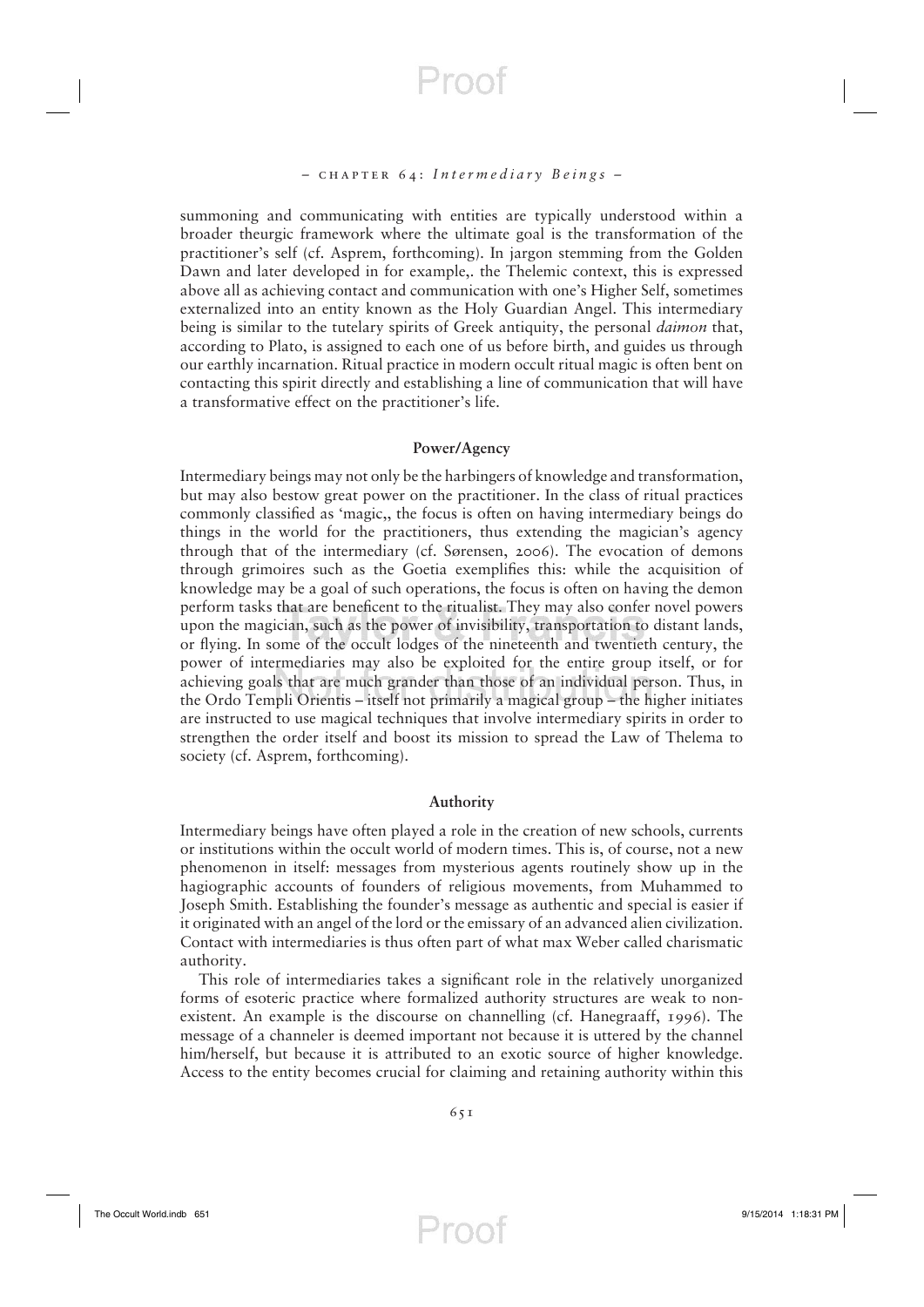Proot

discourse. Thus, when a student of the American medium J. Z. Knight started channeling Knight's own favorite entity, the warrior Ramtha from Atlantis, this was a serious threat to her status as a unique link to higher knowledge. Consequently, Knight took appropriate legal action, resulting in Ramtha™ becoming a recognized trademark of J. Z. Knight. The ancient Atlantean spirit was now bound by copyright law, illustrating the close relationship between access to intermediary beings and the worldly authority of those who access them.

The access to intermediaries is also a recurring theme in schisms among institutionalized groups. Alice Bailey was notably ejected from the Theosophical Society after starting to receive messages directly from a hidden master, the 'Tibetan' Djwhal Khul. In the Hermetic Order of the Golden Dawn, a conflict over who the Secret Chiefs really were, whether they were real to begin with, and if so, who were still in contact with them, was at the centre of the break-up of the order and the reconstitution of new branches in the early twentieth century (cf. Howe, 1976). It was also out of these specific skirmishes that the first fully-fledged new religious movement would arise out of *fin de siècle* occultist ritual magic, namely Aleister Crowley's Thelema. The central holy text of Thelema was reportedly dictated to Crowley by a mysterious entity named Aiwass, and a host of intermediary beings, including angels, demons, pagan gods, and secret chiefs were involved at various stages in the development of its doctrines through Crowley's ongoing magical practice. Moreover, demonstrating that these communications were 'genuine' and that Aiwass was indeed more than just a hidden, higher portion of Crowley's psyche became central to establishing the authority of the Thelemic revelation (cf. Pasi, 2011). In a later generation, Thelemic and post-Thelemic positions, including Kenneth Grant's 'Typhonian' current and left-hand path positions such as Michael Aquino's Temple of Set have expanded the index of intermediary entities involved to include aliens, mythological beasts, and fiction-based entities (e.g. Evans,  $2007$ ).

#### **TRENDS IN THE HISTORICAL DEVELOPMENT OF INTERMEDIARY BEINGS**

Having charted some of the diversity of intermediary beings trafficked with in Western esotericism and the functions they perform, we should end this overview by looking at some trends in the historical development of these beings and their uses. Not surprisingly, the history of intermediaries is bound up with the history of Christianity, and the relative and changing power of the Churches and denominations to police orthodoxy and orthopraxy in society. One of the effects of the development and introduction of Christianity in late antiquity was that all sorts of intermediary beings that had previously flourished relatively freely were subjected to strict theological categorization and regimentation. Above all, the spirits were subsumed to a moral dualism and divided into 'good' angels of light, on the one hand, and 'evil' demons and wicked spirits, on the other. The Greek generic *daimon*, which could indeed be wicked, but equally well be neutral or even good (as the tutelary daimon, who comes closer to the notion of a 'guardian angel' as it would develop in the Christian sphere), underwent a drastic transvaluation, becoming a signifier for spirits in league with a deep ontological evil. Moreover, a theological hermeneutic of suspicion developed around this class of spirits, by which any *unknown* intermediary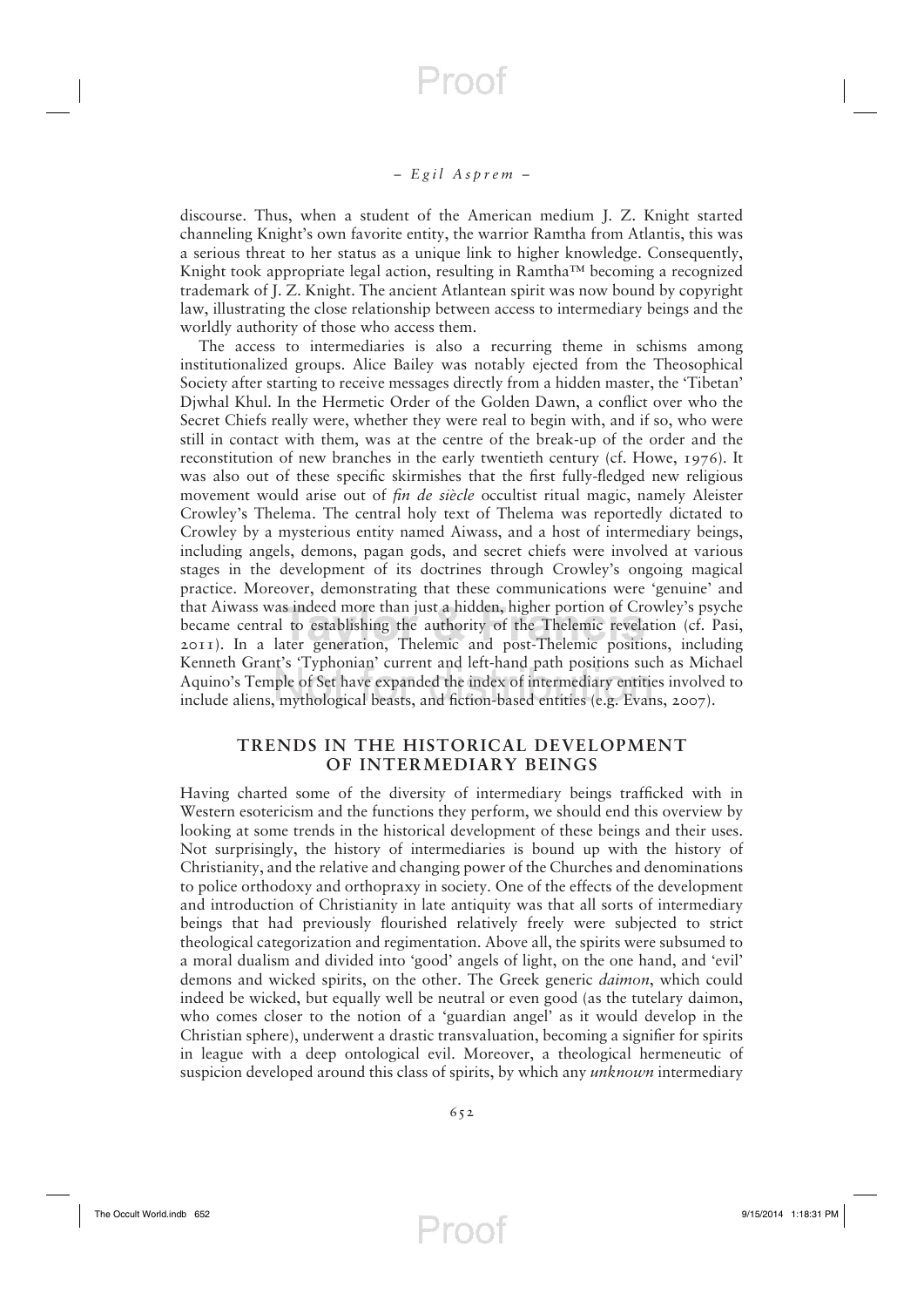(encountered in foreign cultures, among 'pagans,' or in the personal experiences of individuals), whatever its claimed provenance, were suspected demons in disguise. This suspicion extended ultimately to all claims of mediation, including those of angels and saints. As Paul had warned the Corinthians: 'Satan himself is transformed into an angel of light'  $(2 \text{ Cor. II:14}).$ 

#### **The Problem with Mediation**

Thus, Christian theology introduced two aspects worthy of mention when it comes to the understanding of intermediary beings. First, a strict dichotmoization of these beings into 'good' and 'evil' spirits; second, an unshakable doubt about the true nature of *all* intermediary spirits, even when claimed to be lawful. The first construction has been influential in informing distinctions between 'white' and 'black' magic, especially as appearing in the Renaissance. Cornelius Agrippa distinguished good 'theurgia' from bad 'goetia' on the grounds of the nature of the spirits involved – a distinction that was adopted by early modern demonologists such as Johann Weyer and Reginald Scot.

But the effect of the second construct is even more pervasive and historically influential. What it did was to throw all trafficking with intermediaries – except those that were sanctioned within the church (e.g. the veneration of Mary and the Saints) – into serious doubt. When someone starts receiving messages from the angels, the most economical interpretation from the orthodox perspective was to treat it not as divine favor, but demonic subterfuge. The theological problems posed by intermediaries within Christianity may in fact be considered a significant reason why contact with intermediary beings is so intimately connected with practices labeled 'occult' and 'esoteric' in the West: such actions were by definition heterodox, even when involving 'lawful' spirits. It is therefore not surprising that these practices have been relegated to the category of the rejected and marginal in Western culture (cf. Hanegraaff 2012).

Another important consequence of this theological problem with intermediaries is the development of specifi c techniques for the *discernment* of spirits (cf. Copeland and Machielsen, 2012). Experts within the Church needed to be able to distinguish genuine miracles and acts of God (whether direct interventions or through the mediation of angels or saints) from the trickery and illusions of demonic mediators. It is intriguing to note that this discourse on discernment went beyond the confines of the church and its authorities: esoteric spokespersons and practitioners of various non-liturgic techniques for interacting with intermediaries were frequently discerning as well. One excellent example from the early modern period is found in the reception history of Dee's angel conversations. The author of the mid-seventeenth-century 'Treatise on Angel Magic' (referred to in the text as one Dr. Rudd) went to great pains developing a technique for filtering out deceitful entities through a series of interrogative steps (cf. Asprem 2008b). This discerning magician also appears to have concluded that Dee's spirits were not angels at all, but rather demons in disguise: as a consequence, he altered the rituals for working with them in accordance with techniques for constraining and binding wicked spirits with holy names.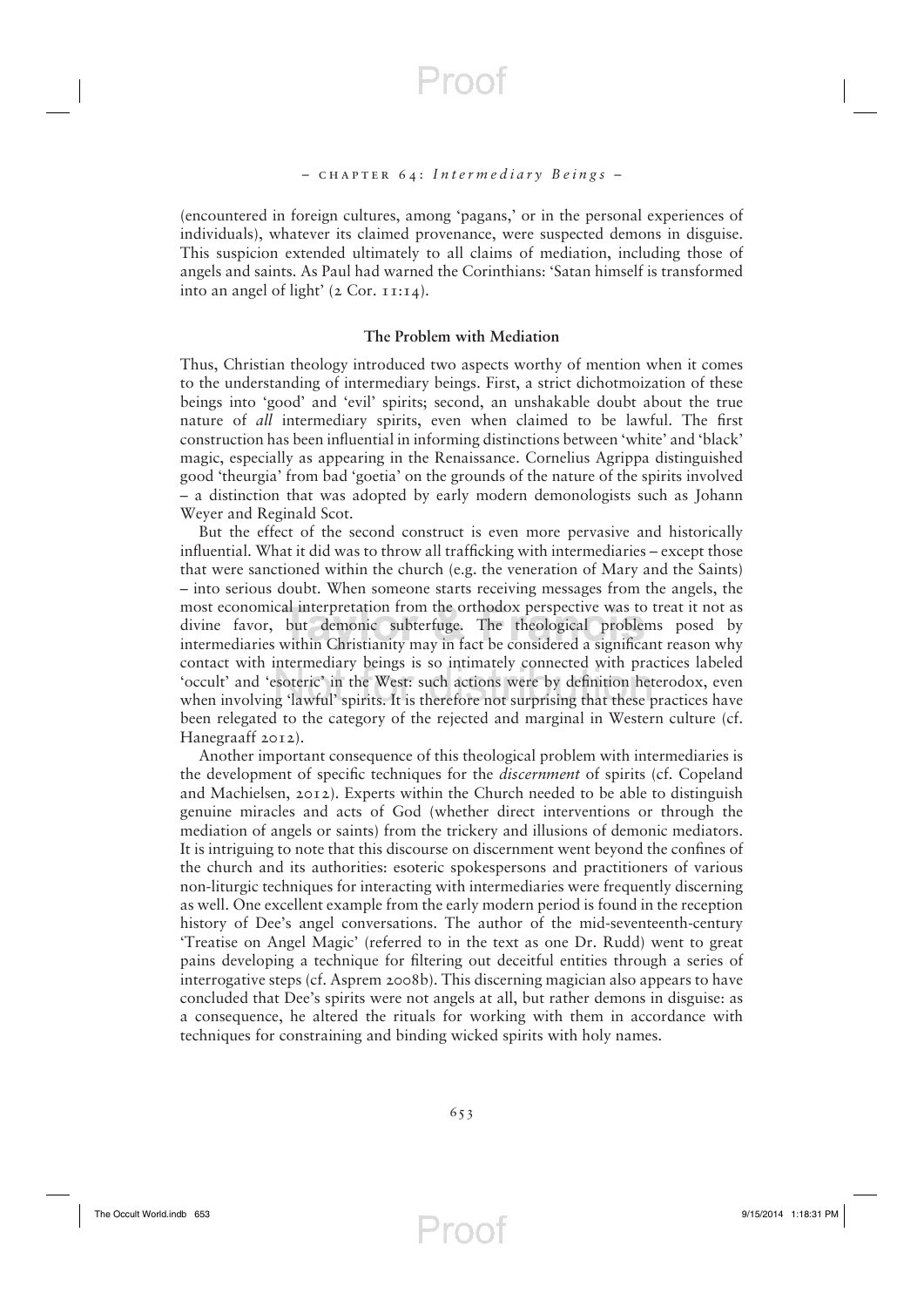Proot

#### **Post-Enlightenment Upheavals: Secularization, Pluralization and De-moralization**

The decline in church institutions' power to police orthodoxy is one of the core meanings of 'secularization.' In this specific sense, secularization has had a revolutionizing effect on the use of intermediaries in Western religion. With the corrosion of centralized religious authority, we would expect to see a greater creativity and variety in practice and interpretation. Indeed, one of the most significant trends in discourses on intermediary beings since the Enlightenment is a tendency towards *pluralization*. Since about the middle of the nineteenth century we have seen a shift away from a dominance of Judeo-Christian intermediaries towards other forms of intermediaries that lack this grounding – such as pagan gods, mythological creatures, extraterrestrials, and entities described in fiction. The influx of 'eastern' material through the Theosophical Society has provided new resources for understanding intermediary entities as well; Theosophy proved to be a space for mixing ideas on initiates (hidden and ascended masters), aliens, and eastern concepts such as Bodhisattvas and avatars, feeding back into an emerging, post-Christian occulture. Moreover, when Judeo-Christian intermediaries *are* invoked, the range of functions to which they can be put is typically much wider than previously allowed, and the interpretations of the entities may diverge substantially from those sanctioned by established theology or canonized scripture. The understanding of 'angels' in the contemporary reconstruction of Dee's angelic magic (typically known as 'Enochian magic') is a good example of this. In modern Enochian magic, the angels are understood widely and idiosyncratically enough by practitioners to make it acceptable even for self-described Satanists to indulge in this form of 'angelic magic' (Asprem, 2012a).

Related to the trend of pluralization is a trend towards the *de-moralization* of discourses on intermediary spirits. Beings no longer understood simply in terms of 'good' versus 'evil,' but are typically viewed as parts of a continuous and complex ecology of spirits, with no intrinsic moral shades. Thus, we see in the context of Victorian occultism that the discourse on black and white magic that had been in place since the Renaissance started to crumble. New authors, starting with Samuel Liddell Mathers, Aleister Crowley, A. E. Waite, and Israel Regardie, and continuing with post-War inventors of Wicca and neopagan witchcraft, came to impose new ways of distinguishing between black and white that were not connected to the intrinsic nature of the intermediaries, but typically to the intentions of the practitioner instead.

#### **The Problem of Disenchantment and Changes in the Explanation of Intermediaries**

Max Weber argued that the thrust of monotheistic theologies is towards the disenchantment of the world, a project that has only been more or less completed with the transition from theological to natural-scientific and rationalistic interpretations of the world following the Enlightenment. Disenchantment may, however, be viewed as a change in Western plausibility structures, in which explanations of events in terms of 'mysterious, incalculable powers' become problematic, and events traditionally explained in such terms require new responses (Asprem, 2012b). Understood this way, the postulation of and interaction with intermediary beings are affected by the impending problem of disenchantment. Those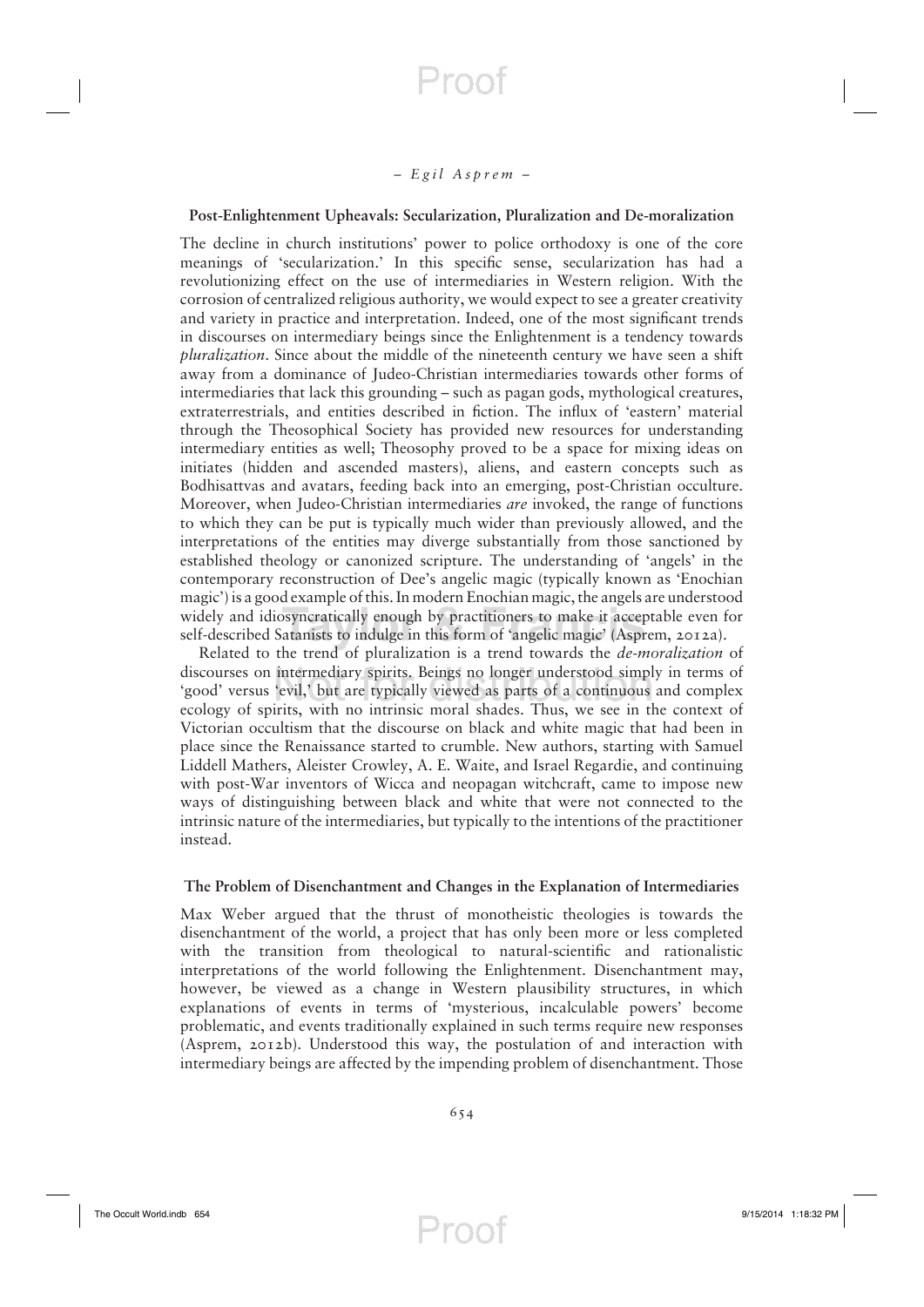### *–* chapter 64: *Intermediary Beings –*

Proot

involved with such beings are prone to ask themselves: are these entities 'really real'? How can they be effective? Where do they come from? Are they perhaps part of our psyche? If so, how is our psyche to be understood? As a subjectively real realm of imagination and experience, ultimately reducible to neurochemistry, or as a shared, intersubjectively real 'collective unconscious'?

There are two things to say about these sorts of questions and their relation to a historical change towards disenchantment. First, they may take the form of a new sort of discernment. While in previous times it was important to discern a divine from a demonic entity, following the Enlightened age it has become important to discern between natural and supernatural causes, and thus between 'genuine' intermediaries and mere illusions (cf. Taves, 1999). This sort of discernment is dominant within the skeptical discourse that emerged in the wake of nineteenth-century scientific naturalism, among critics and debunkers of spiritualism, and among those dedicated to psychical research (Asprem, 2012b). It was also important for at least some of the practitioners to use this naturalistic form of discernment to argue the validity of their experiences and the entities with which they communicated (Asprem, 2008a).

The second thing to say about these questions is that they concern processes of *attribution*; that is, of how individuals explain events and experiences. If we follow the lead of recent cognitive psychology of religion (e.g. Taves, 2009), we should expect attributions to vary not only from individual to individual, but across an individual's lifetime as well. When we look at the way modern and contemporary esoteric practitioners explain their interaction with intermediary beings – that is, what sort of reality they attribute to the entities, and how they understand them to be effective – we find a host of different answers. If we limit ourselves to discourses on 'demons' and 'angels' alone (e.g. Asprem, 2006; idem, 2012), we find that some understand these entities metaphorically, as names for subjective, psychological realities, while others express belief in their literal existence as supernatural beings. Some look to the Jungian collective unconscious, others to more naturalistic understandings of the mind/brain (cf. Asprem, 2008a). Moreover, some key spokespersons, including Aleister Crowley himself, are found to change attribution of such encounters several times over through his career (Pasi, 2011). These changing attributions are not arbitrary, but follow contexts such as the intended audience (existing followers, potential followers, outsiders, oneself) and the goal of the speechact. In the case of Crowley and the reception of the Thelemic *Book of the Law* from the entity Aiwass, for example, we see a clear change from naturalistic, psychological, and reductionist attributions around the time of the event itself, to an increasingly supernaturalistic attribution as his investments in establishing Thelema as a valid religious alternative increase (Pasi, 2011).

#### **What's Next? The ntermediary Beings Population Boom in Popular Occulture**

The processes of secularization, pluralisation, and de-moralization of intermediary beings have freed the discourse and practice of communicating with entities from theological policing. The effects of this have already been seen through the twentieth century, with a proliferation of new intermediaries entering the stage, and increasingly creative ways of handling them. In the twenty-first century, this creative process is increasingly powered by the interplay between individual religious experimentation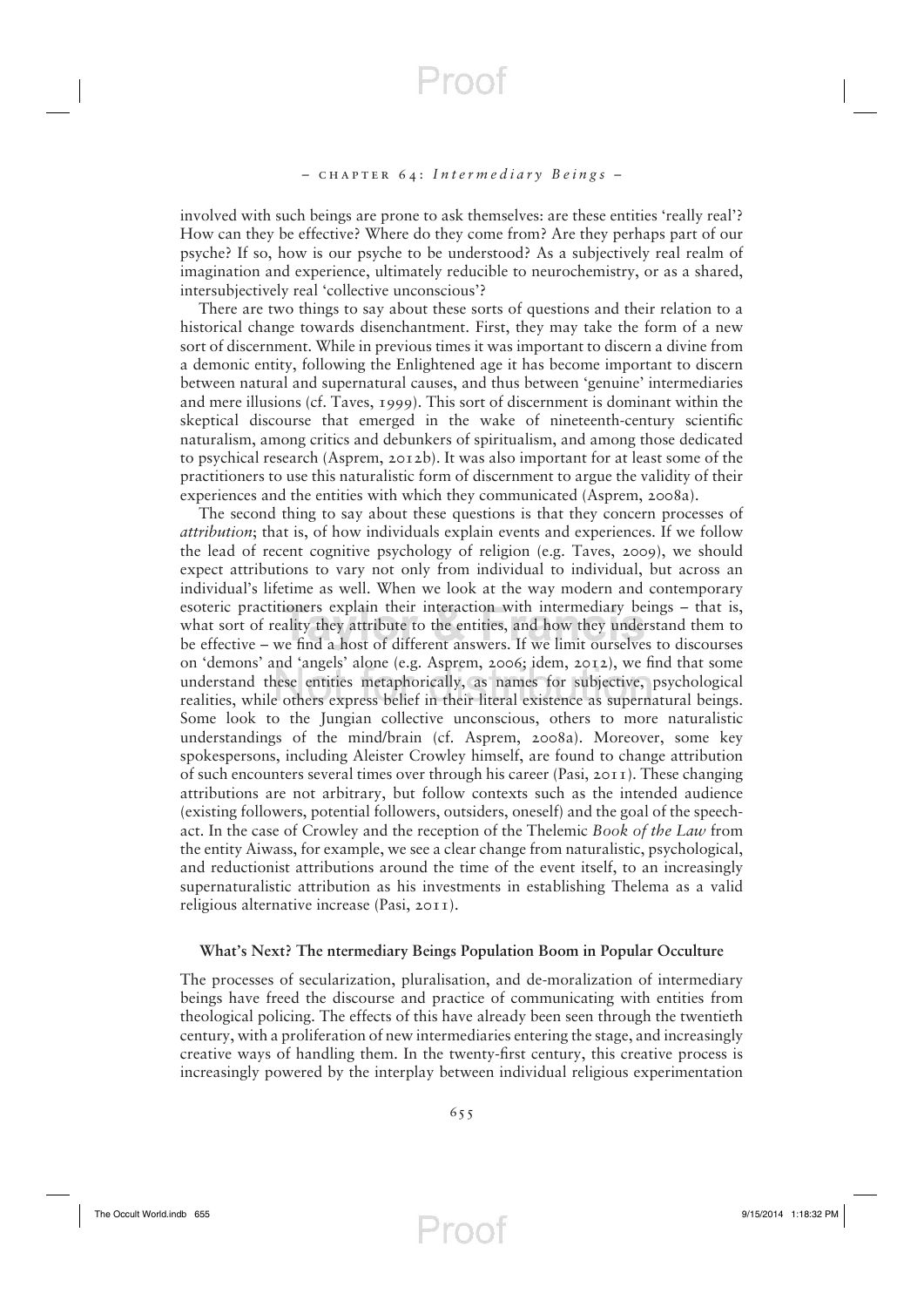#### *– Egil Asprem –*

and the mass-distribution of unusual religious representations through popular culture. As Christopher Partridge has argued (2004, 2005, 2013), we are currently witnessing the emergence of a dominant 'occulture,' which brings the creative efforts of previously marginal religious milieus to the attention of a vast audience. Through this process, occulture is becoming increasingly ordinary: representations belonging to the world of the occult become familiar as they are shared in a broad population (Partridge, 2013). Perhaps more than anything else, this goes for the intermediary beings that have populated the world of the occult but have tended to be marginalized from 'elite' culture. Angels, aliens, demons, monsters, ghosts, and spirits are making frequent appearances as characters and plot devices in a host of successful films and TV-series. The narrative grand structure of big shows like *Supernatural* and *True Blood* can even be seen to reflect this ongoing mainstreaming of occult intermediaries. At the start of *Supernatural*, we find the human protagonist 'hunters' chasing down a small number of supernatural entities, such as ghosts, vampires, and werewolves. As the show progresses, the protagonists find themselves in a warzone between angels and demons, with cameo appearances of increasingly bizarre entities, including pagan gods and Lovecraftian 'Old Ones.' Similarly, at the beginning of *True Blood*, the vampires are 'coming out of the coffins' and pursuing a policy of mainstreaming in human society; as the show progresses, it becomes clear that there are many more enchanted species hiding out among the humans, including shapeshifters, werewolves, maenads, witches, ghost seers – and fairies. While far from all of these beings take the function of 'intermediaries' in a strict sense, there can be little doubt that the scope of what sorts of non-human entities can be imagined, theorized, and become the subjects of creative appropriation by religious bricoleurs, is increasing through the massdistribution of popular occulture. Moreover, the ordinaryness of occulture does not rely on viewers passively adopting content spread through these shows. Instead, we are expecting a creative interplay between the shared representations and meanings explored in the shows, and the creative input and uses on the receiving end. Popular occulture can thus become an arena for learning and socializing into more formal occultural practices (cf. Dyrendal, 2008). That *Supernatural* can do this in an effective way for ritual practices concerned with the summoning and interaction with demons and angels is not in doubt: The show draws heavily, and quite reliably, on esoteric lore and ritual techniques connected with the manipulation of different categories of intermediary entities; for example, Enochian language is used to command angels, while Latin does just fine for exorcising demons. Ghosts, on their part, retain the vernacular. Given the spread of this and similar shows, the twenty-first-century angel summoner is likely to start his or her occult learning process during Thursday night's TV entertainment rather than crouching over arcane books in a library.

#### **REFERENCES AND FURTHER READING**

Asprem, Egil, (2006), 'Thelema og ritualmagi: Med magi som livsholdning i moderne vestlig esoterisme,' *Chaos*, 46, 113–37.

——, (2008a), 'Magic Naturalized? Negotiating Science and Occult Experience in Aleister Crowley's "Scientific Illuminism",' Aries 8.2, 139-65.

——, (2008b), 'False, Lying Spirits and Angels of Light: Ambiguous Mediation in Dr Rudd's Seventeenth-Century Treatise on Angel Magic,' *Magic, Ritual, and Witchcraft*, 3.1, 54–80.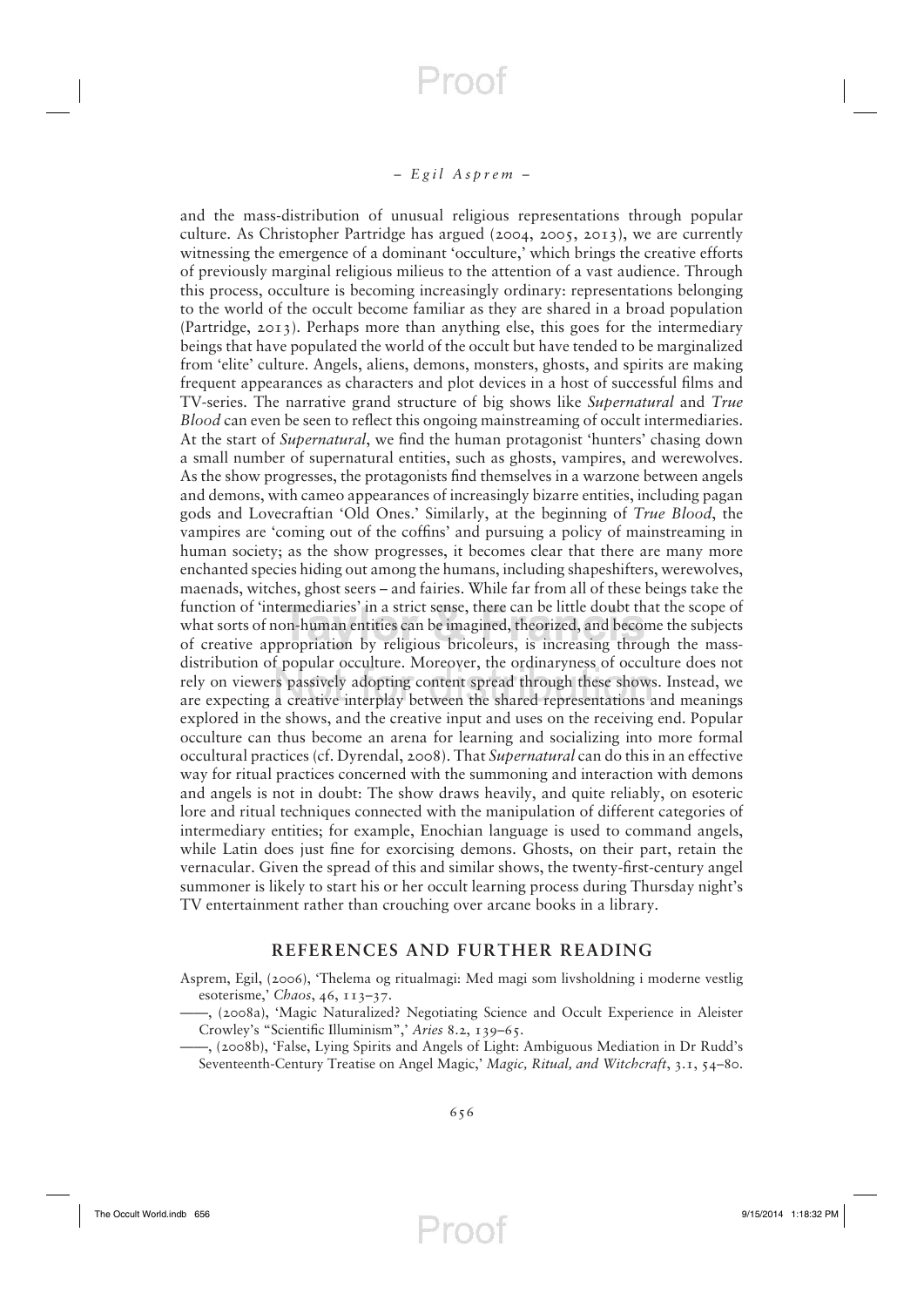—— (2012a), *Arguing with Angels: Enochian Magic and Modern Occulture*, Albany, State University of New York Press.

——, (2012b) 'The Problem of Disenchantment: Scientifi c Naturalism and Esoteric Discourse, 1900–939,' Ph.D. Dissertation, Faculty of Humanities, University of Amsterdam, the Netherlands.

——, (forthcoming) 'The Golden Dawn and the O.T.O.', in Glenn Magee (ed.) *The Cambridge Handbook of Western Mysticism and Esotericism*, Cambridge: Cambridge University Press.

Brach, Jean-Pierre, (2005) 'Intermediary Beings III: Renaissance,' in Wouter J. Hanegraaff et al. (eds.) *Dictionary of Gnosis and Western Esotericism*, 898–906, Leiden: Brill.

Broek, Roelof van den, (2005) 'Intermediary Beings I: Antiquity,' in Wouter J. Hanegraaff et al. (eds.) *Dictionary of Gnosis and Western Esotericism*, 898–906, Leiden: Brill.

Copeland, Clare, and Jan Machielsen, eds. (2012) *Angels of Light? Sanctity and the Discernment of Spirits in the Early Modern Period*, Leiden: Brill.

Davidsen, Markus Altena (2012) 'The Spiritual Milieu Based on J.R.R. Tolkien's Literary Mythology,' in Adam Possamai (ed.) *Handbook of Hyper-Real Religions*, 185–204, Leiden & Boston: Brill.

——, (2013) 'Fiction-Based Religion: Conceptualising a New Category against Histroy-Based Religion and Fandom,' *Religion and Culture; An Interdisciplinary Journal* 14.4, 378–95.

Davies, Owen. *Grimoires: A History of Magic Books*, Oxford: Oxford University Press, 2009. Dyrendal, Asbjørn, (2008) 'Devilish Consumption: Popular Culture in Satanic Socialization,' *Numen*, 55.1, 68–98.

Faivre, Antoine, (1994) *Access to Western Esotericism*, Albany: State University of New York Press.

Fanger, Claire, (2005) 'Intermediary Beings II: The Middle Ages,' in Wouter J. Hanegraaff et al. (eds.), *Dictionary of Gnosis and Western Esotericism*, Leiden: Brill.

Hanegraaff, Wouter J., (1996), *New Age Religion and Western Culture: Western Esotericism in the Mirror of Secular Thought*, Leiden: Brill.

——, (2012), *Esotericism and the Academy: Rejected Knowledge in Western Culture*, Cambridge: Cambridge University Press.

——, (2013), *Western Esotericism: A Guide for the Perplexed*, London, etc.: Bloomsbury.

Harkness, Deborah, (1999), *John Dee's Conversations with Angels: Cabala, Alchemy, and the End of Nature*, Cambridge: Cambridge University Press.

Harms, Daniel, and John Wisdom Gonce III, eds., (2003), *Necronomicon Files: The Truth Behind Lovecraft's Legend*, York Beach: Red Wheel / Weiser.

Howe, Ellic, (1978), *The Magicians of the Golden Dawn: A Documentary History of a Magical Order, 1887–1923*, York Beach: Samuel Weiser, 1978.

Monroe, John Warne, (2008), *Laboratories of Faith: Mesmerism, Spiritism and Occultism in Modern France*, Ithaca, NY: Cornell University Press.

Partridge, Christopher, (2004), *The Re-Enchantment of the West: Alternative Spiritualities, Sacralization, Popular Culture and Occulture*, vol. 1, London: T and T Clark International.

——, (2005), *The Re-Enchantment of the West: Alternative Spiritualities, Sacralization, Popular Culture and Occulture*, vol. 2, London: T and T Clark International.

——, (2012), 'Occulture is Ordinary,' in Egil Asprem and Kennet Granholm (eds.), *Contemporary Esotericism*, 113–33, London: Equinox Publishing.

Pasi, Marco, (2011). 'Varieties of Magical Experience: Aleister Crowley's Views on ccult Practice,' *Magic, Ritual, & Witchcraft*, 6.2, 123–62.

Poo, Mu-chou, ed., (2009), *Rethinking Ghosts in World Religions*, Leiden: Brill.

Stuckrad, Kocku von, (2005), 'Western Esotericism: Towards an Integrative Model of Interpretation,' *Religion*, 34, pp. 78–97.

Sørensen, Jesper, (2006), *A Cognitive Theory of Magic*, Walnut Creek, CA: Alta Mira Press.